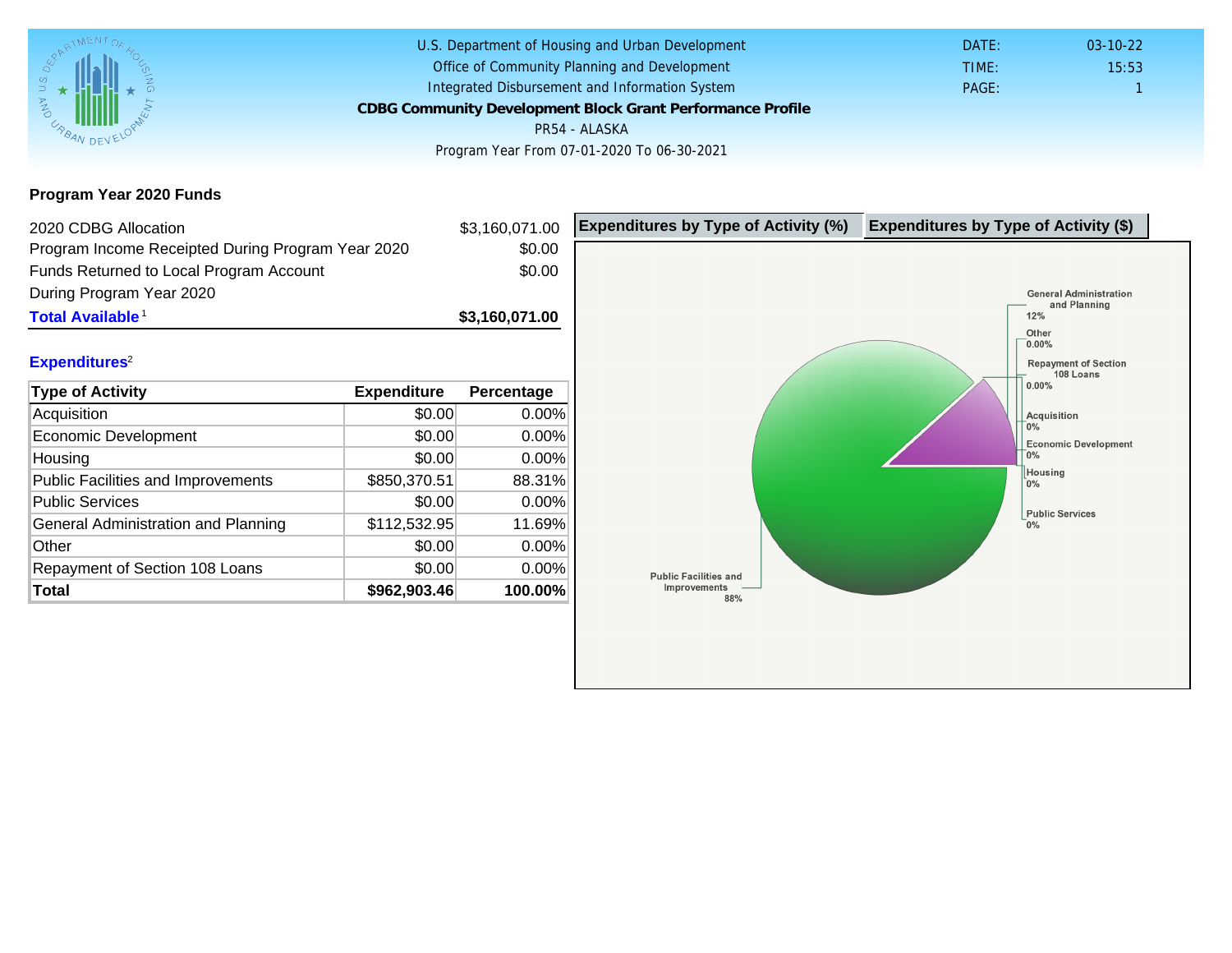## Program Targeting

| 1 - Percentage of Expenditures Assisting Low-<br>and Moderate-Income Persons and Households<br>Either Directly or On an Area Basis <sup>3</sup>                                                                                 | 100.00%  |
|---------------------------------------------------------------------------------------------------------------------------------------------------------------------------------------------------------------------------------|----------|
| 2 - Percentage of Expenditures That Benefit<br>Low/Mod Income Areas                                                                                                                                                             | 100.00%  |
| 3 -Percentage of Expenditures That Aid in The<br>Prevention or Elimination of Slum or Blight                                                                                                                                    | $0.00\%$ |
| 4 - Percentage of Expenditures Addressing<br><b>Urgent Needs</b>                                                                                                                                                                | $0.00\%$ |
| 5 - Funds Expended in Neighborhood<br>(Community For State) Revitalization Strategy<br>Areas and by Community Development<br>Financial Institution.<br>6 -Percentage of Funds Expended in<br>Neighborhood (Community For State) | \$0.00   |
| Revitalization Strategy Areas and by Community<br>Development Financial Institution                                                                                                                                             | 0.00%    |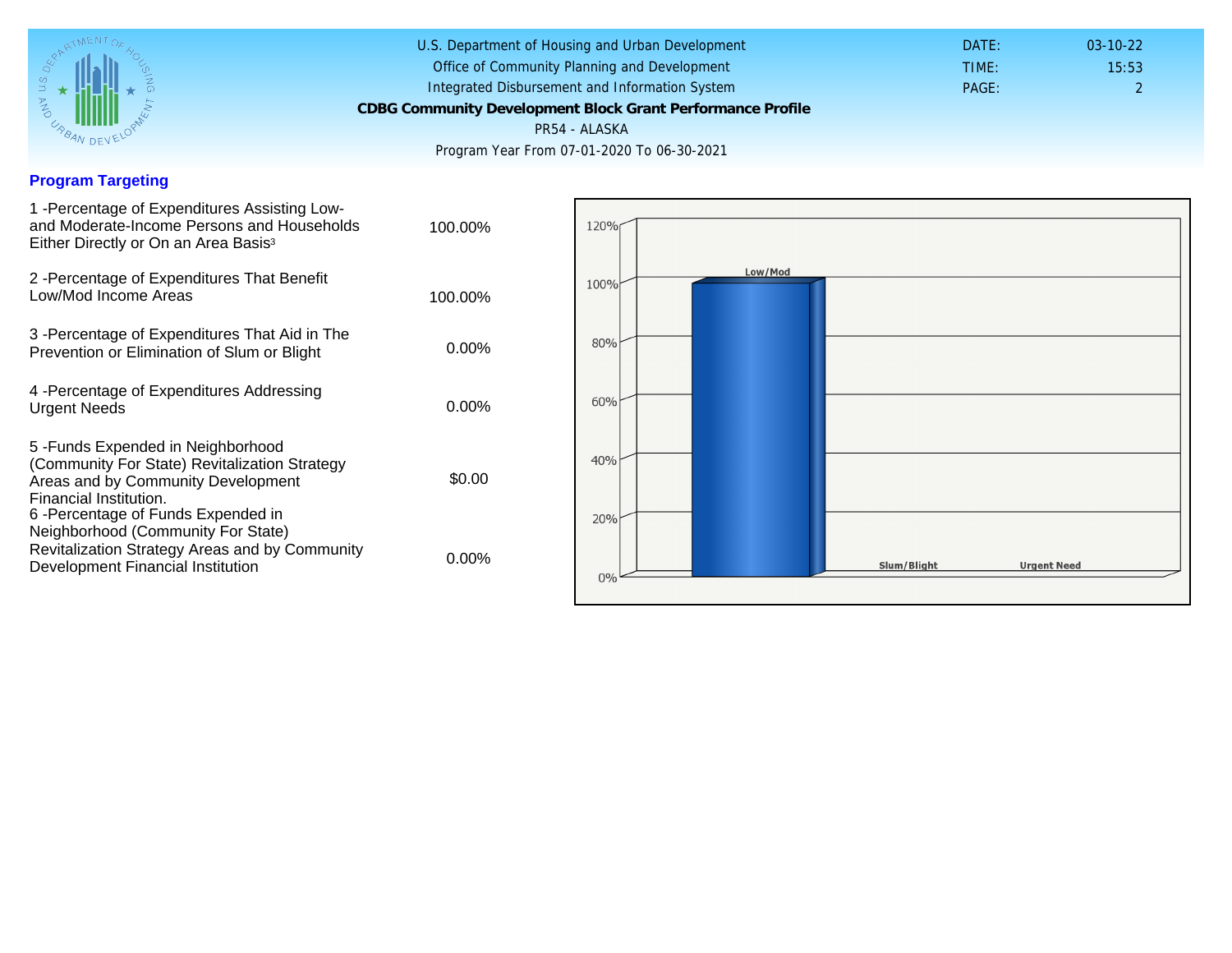## CDBG Beneficiaries by Racial/Ethnic Category <sup>4</sup>

| Race                                              | Total    | Hispanic |
|---------------------------------------------------|----------|----------|
| White                                             | $0.00\%$ | $0.00\%$ |
| Black/African American                            | 0.00%    | $0.00\%$ |
| Asian                                             | 0.00%    | 0.00%    |
| American Indian/Alaskan Native                    | 0.00%    | $0.00\%$ |
| Native Hawaiian/Other Pacific Islander            | $0.00\%$ | $0.00\%$ |
| American Indian/Alaskan Native & White            | 0.00%    | $0.00\%$ |
| Asian & White                                     | 0.00%    | 0.00%    |
| Black/African American & White                    | 0.00%    | 0.00%    |
| Amer. Indian/Alaskan Native & Black/African Amer. | $0.00\%$ | $0.00\%$ |
| <b>Other multi-racial</b>                         | 0.00%    | $0.00\%$ |
| Asian/Pacific Islander (valid until 03-31-04)     | $0.00\%$ | 0.00%    |
| Hispanic (valid until 03-31-04)                   | 0.00%    | 0.00%    |

## Income of CDBG Beneficiaries

| Income Level                          | Percentage |
|---------------------------------------|------------|
| Extremely Low Income (<=30%)          | $0.00\%$   |
| Low Income (30-50%)                   | $0.00\%$   |
| Moderate Income (50-80%)              | $0.00\%$   |
| Total Low and Moderate Income (<=80%) | $0.00\%$   |
| Non Low and Moderate Income (>80%)    | 0.00%      |